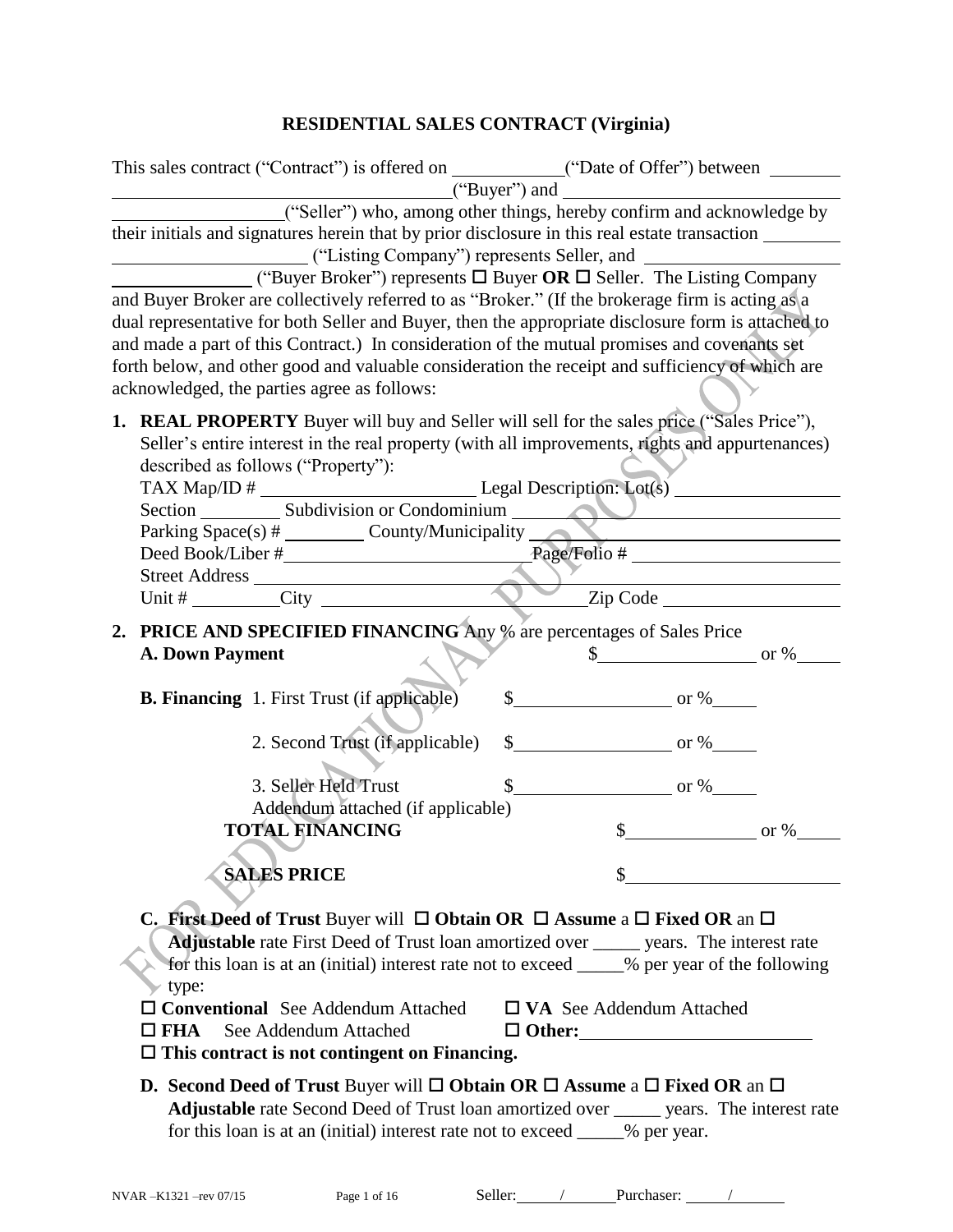**E. Assumption Only** Assumption fee, if any, and all charges related to the assumption will be paid by the Buyer. If Buyer assumes Seller's  $\text{loan}(s)$ : (i) Buyer and Seller  $\Box$  will **OR**  $\Box$  will not obtain a release of Seller's liability to the U.S. Government for the repayment of the loan by Settlement, (ii) Buyer and Seller  $\Box$  will **OR**  $\Box$  will not obtain substitution of Seller's VA entitlement by Settlement. Balances of any assumed loans, secondary financing and cash down payments are approximate.

|                     | <b>3. DEPOSIT</b> Buyer's deposit ("Deposit") in the amount of $\square$ \$ | check                            |
|---------------------|-----------------------------------------------------------------------------|----------------------------------|
| and/or $\square$ \$ | by note due and payable on                                                  | shall be held                    |
| by                  |                                                                             | ("Escrow Agent"). Buyer $\Box$   |
|                     | has delivered OR $\Box$ will deliver the Deposit by                         | days after Date of Ratification. |

If the Escrow Agent is a Virginia Real Estate Board ("VREB") licensee, the parties direct the Escrow Agent to place the Deposit in an escrow account by the end of the fifth business banking day following receipt or following the Date of Ratification whichever is later. If the Escrow Agent is not a VREB licensee, Deposit will be placed in an escrow account of Escrow Agent after Date of Ratification in conformance with the laws and regulations of Virginia and/or, if VA financing applies, as required by Title 38 of the U.S. Code. This account may be interest bearing and all parties waive any claim to interest resulting from Deposit. Deposit will be held in escrow until: (i) credited toward the Sales Price at Settlement; (ii) all parties have agreed in writing as to its disposition; (iii) a court of competent jurisdiction orders disbursement and all appeal periods have expired; or, (iv) disposed of in any other manner authorized by law. Seller and Buyer agree that Escrow Agent will have no liability to any party on account of disbursement of Deposit or on account of failure to disburse Deposit, except in the event of Escrow Agent's gross negligence or willful misconduct.

**4. SETTLEMENT** Seller and Buyer will make full settlement in accordance with the terms of this Contract ("Settlement") on, or with mutual consent before,

("Settlement Date") except as otherwise provided in this Contract.

**NOTICE TO BUYER REGARDING THE REAL ESTATE SETTLEMENT AGENTS ACT ("RESAA") Choice of Settlement Agent: You have the right to select a Settlement agent to handle the closing of this transaction. The Settlement agent's role in closing your transaction involves the coordination of numerous administrative and clerical functions relating to the collection of documents and the collection and disbursement of funds required to carry out the terms of the contract between the parties. If part of the purchase price is financed, your lender will instruct the Settlement agent as to the signing and recording of loan documents and the disbursement of loan proceeds. No Settlement agent can provide legal advice to any party to the transaction except a Settlement agent who is engaged in the private practice of law in Virginia and who has been retained or engaged by a party to the transaction for the purpose of providing legal services to that party.** 

**Variation by agreement: The provisions of the Real Estate Settlement Agents Act may not be varied by agreement, and rights conferred by this chapter may not be waived. The Seller may not require the use of a particular settlement agent as a condition of the sale of the property.** 

**Escrow, closing and Settlement service guidelines: The Virginia State Bar issues guidelines to help Settlement agents avoid and prevent the unauthorized practice of law in connection with furnishing escrow, Settlement or closing services. As a party to a**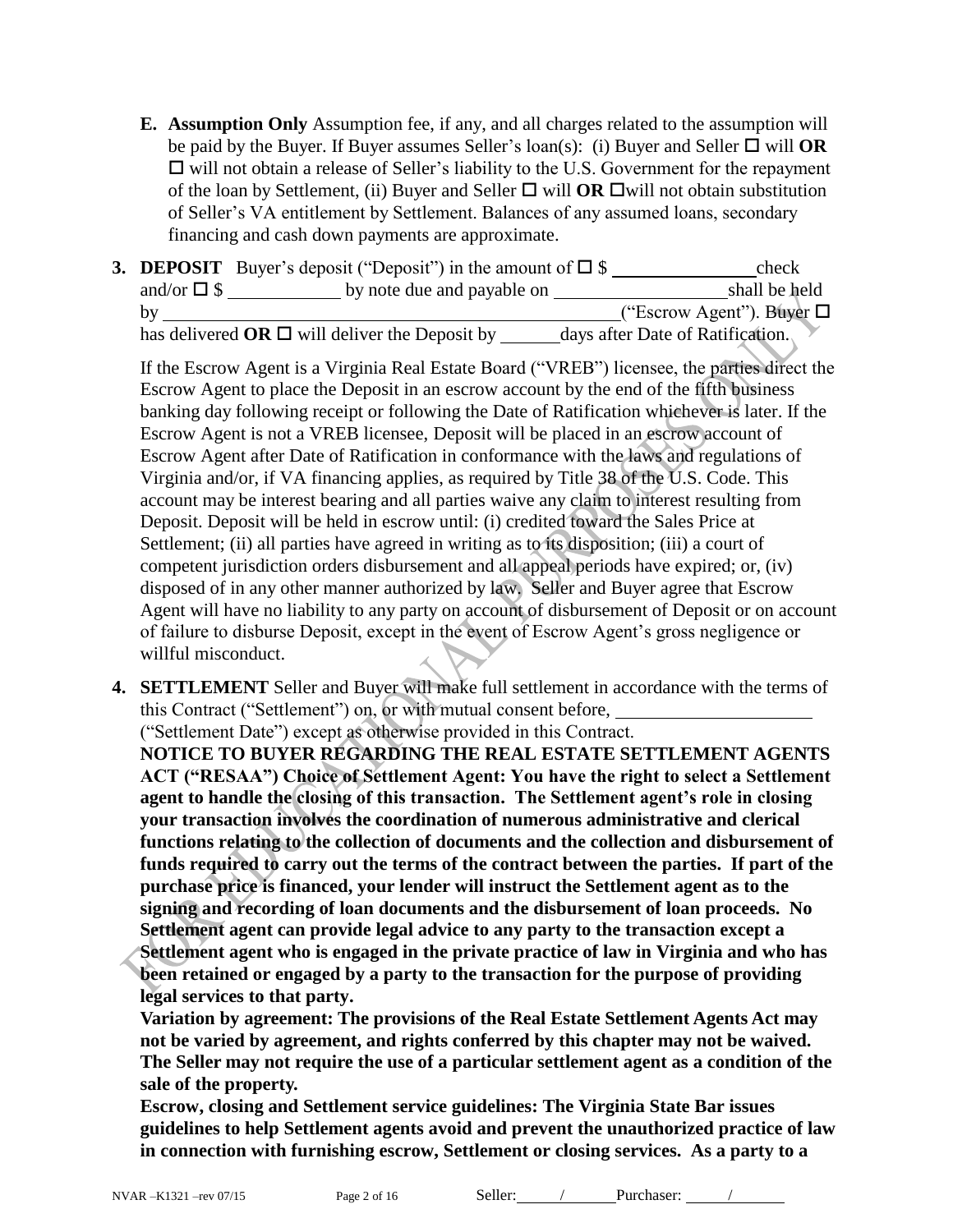#### **real estate transaction, you are entitled to receive a copy of these guidelines from your Settlement agent, upon request, in accordance with the provisions of the Real Estate Settlement Agents Act.**

Buyer designates ("Settlement Agent"). Buyer agrees to contact Settlement Agent within 10 Days of Date of Ratification to schedule Settlement. Settlement Agent shall order the title exam and survey if required.

To facilitate Settlement Agent's preparation of various closing documents, including any HUD-1 or Closing Disclosure, Buyer hereby authorizes Settlement Agent to send such Closing Disclosure to Buyer by electronic means and agrees to provide Settlement Agent Buyer's electronic mail address for that purpose only.

- **5. DOWN PAYMENT** The balance of the down payment will be paid on or before Settlement Date by certified or cashier's check or by bank-wired funds as required by Settlement Agent. An assignment of funds shall not be used without prior written consent of Seller.
- **6. DELIVERY** This paragraph specifies the general delivery requirements under this Contract. For delivery of property or condominium owner's association documents see the VIRGINIA PROPERTY OWNERS' ASSOCIATION ACT and/or VIRGINIA CONDOMINIUM ACT paragraphs of this Contract. Delivery of the Notice pursuant to the Virginia Residential Property Disclosure Act is addressed in the VIRGINIA RESIDENTIAL PROPERTY DISCLOSURE ACT paragraph.

Delivery ("Delivery", "delivery", or "delivered") methods may include hand-carried, sent by professional courier service, by United States mail, or by facsimile or email transmission. The parties agree that Delivery will be deemed to have occurred on the day: delivered by hand, delivered by a professional courier service (including overnight delivery service) or by United States mail with return receipt requested, or sent by facsimile or email transmission, either of which produces a tangible record of the transmission.

Deliveries will be sent as follows:

**A.** Addressed to Seller **at the Property address unless otherwise specified below** by United States mail, hand delivery or courier service  $OR \square$  fax  $OR \square$  email (check all that apply):

To Seller:

**B.** Addressed to Buyer by  $\Box$  United States mail, hand delivery or courier service OR  $\Box$  fax **OR**  $\Box$  email (check all that apply):

To Buyer:

No party to this Contract will refuse Delivery in order to delay or extend any deadline established in this Contract.

**7. VIRGINIA RESIDENTIAL PROPERTY DISCLOSURE ACT** The Virginia Residential Property Disclosure Act requires Seller to deliver a disclosure statement prior to the acceptance of this Contract unless the transfer of the Property is exempt. The law requires Seller, on a disclosure statement provided by the Real Estate Board, to state that Seller makes no representations or warranties concerning the physical condition of the Property and to sell the Property "as is", except as otherwise provided in this Contract.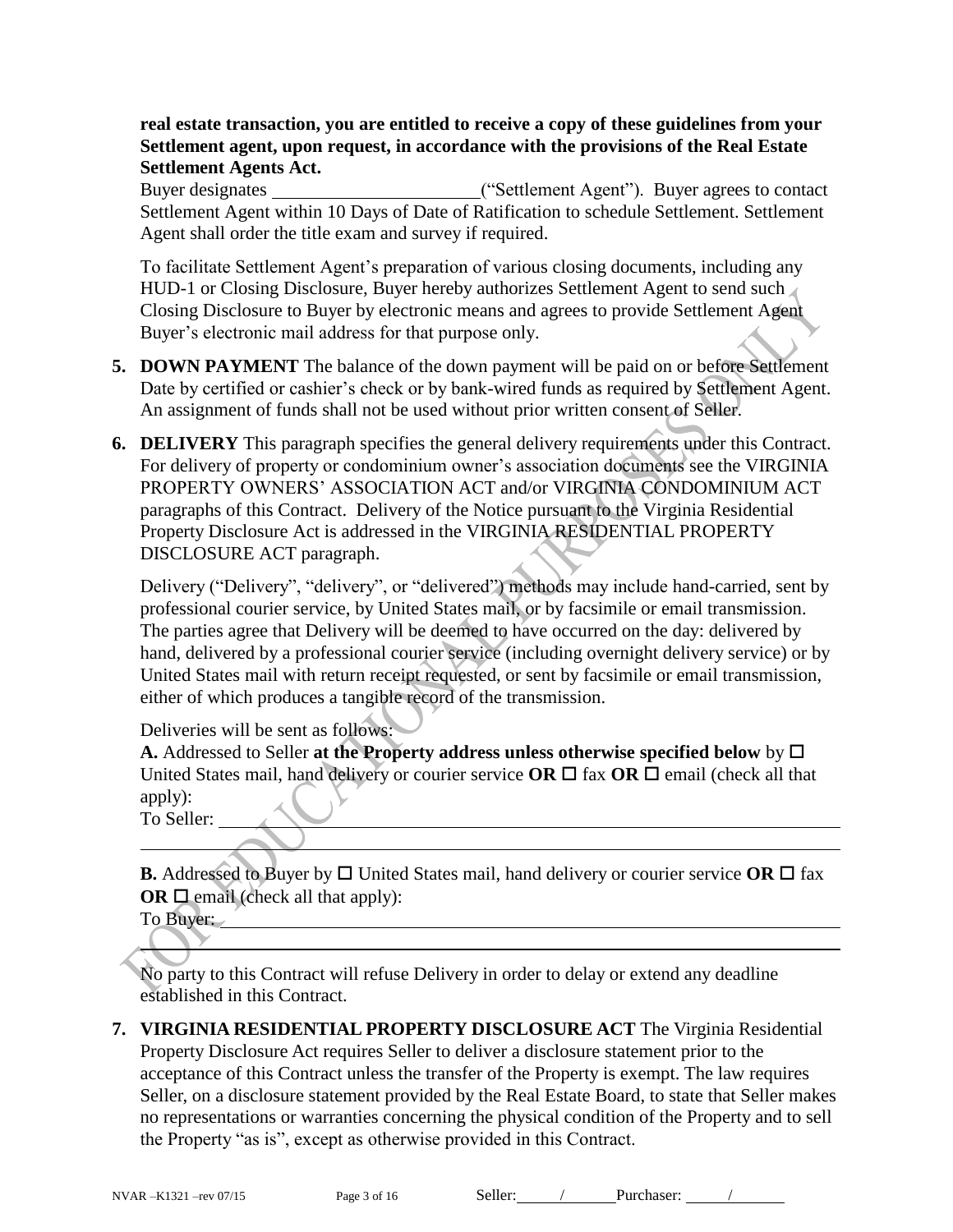If the disclosure statement is delivered to Buyer after Date of Ratification, Buyer's sole remedy shall be to terminate this Contract at or prior to the earliest of (i) 3 days after delivery of the disclosure statement in person; (ii) 5 days after the postmark if the disclosure statement is sent by United States mail, postage prepaid, and properly addressed to Buyer; (iii) settlement upon purchase of the Property; (iv) occupancy of the Property by Buyer; (v) Buyer making written application to a lender for a mortgage loan where such application contains a disclosure that the right of termination shall end upon the application for the mortgage loan; or (vi) the execution by Buyer after receiving the disclosure statement of a written waiver of Buyer's right of termination separate from this Contract.

Written Notice of termination may be (i) hand delivered; (ii) sent by United States mail, postage prepaid, provided that Buyer retains sufficient proof of mailing, which may be either a United States postal certificate of mailing or a certificate of service confirming that such mailing was prepared by Buyer; (iii) sent by electronic means to the facsimile number or electronic mailing address provided by Seller in the DELIVERY paragraph, provided that Buyer retains sufficient proof of the electronic delivery, which may be an electronic receipt of delivery, a confirmation that the notice was sent by facsimile, or a certificate of service; (iv) overnight delivery using a commercial service or the United States Postal Service.

Any such termination shall be without penalty to Buyer, and any deposit shall be promptly returned to Buyer.

**8. VIRGINIA PROPERTY OWNERS' ASSOCIATION ACT** Seller represents that the Property  $\Box$  is  $\overline{OR} \Box$  is not located within a development that is subject to the Virginia Property Owners' Association Act ("POA Act" or "Act" solely in this Paragraph). Section 55-509.4(A) requires the following contract language:

Subject to the provisions of subsection A of § [55-509.10,](http://leg1.state.va.us/cgi-bin/legp504.exe?000+cod+55-509.10) a person selling a lot shall disclose in the contract that (i) the lot is located within a development that is subject to the Virginia Property Owners' Association Act  $(\S 55-508$  $(\S 55-508$  et seq.); (ii) the Act requires the seller to obtain from the property owners' association an association disclosure packet and provide it to the purchaser; (iii) the purchaser may cancel the contract within three days after receiving the association disclosure packet or being notified that the association disclosure packet will not be available; (iv) if the purchaser has received the association disclosure packet, the purchaser has a right to request an update of such disclosure packet in accordance with subsection H of § [55-](http://leg1.state.va.us/cgi-bin/legp504.exe?000+cod+55-509.6) [509.6](http://leg1.state.va.us/cgi-bin/legp504.exe?000+cod+55-509.6) or subsection C of  $\S$  [55-509.7,](http://leg1.state.va.us/cgi-bin/legp504.exe?000+cod+55-509.7) as appropriate; and (v) the right to receive the association disclosure packet and the right to cancel the contract are waived conclusively if not exercised before settlement.

For delivery of the Packet or the Notice of non-availability of the Packet, Buyer prefers delivery at if electronic or

if hard copy.

The Act further provides that for purposes of clause (iii), the association disclosure packet shall be deemed not to be available if (a) a current annual report has not been filed by the association with either the State Corporation Commission pursuant to § [13.1-936](http://leg1.state.va.us/cgi-bin/legp504.exe?000+cod+13.1-936) or with the Common Interest Community Board pursuant to § [55-516.1,](http://leg1.state.va.us/cgi-bin/legp504.exe?000+cod+55-516.1) (b) the seller has made a written request to the association that the packet be provided and no such packet has been received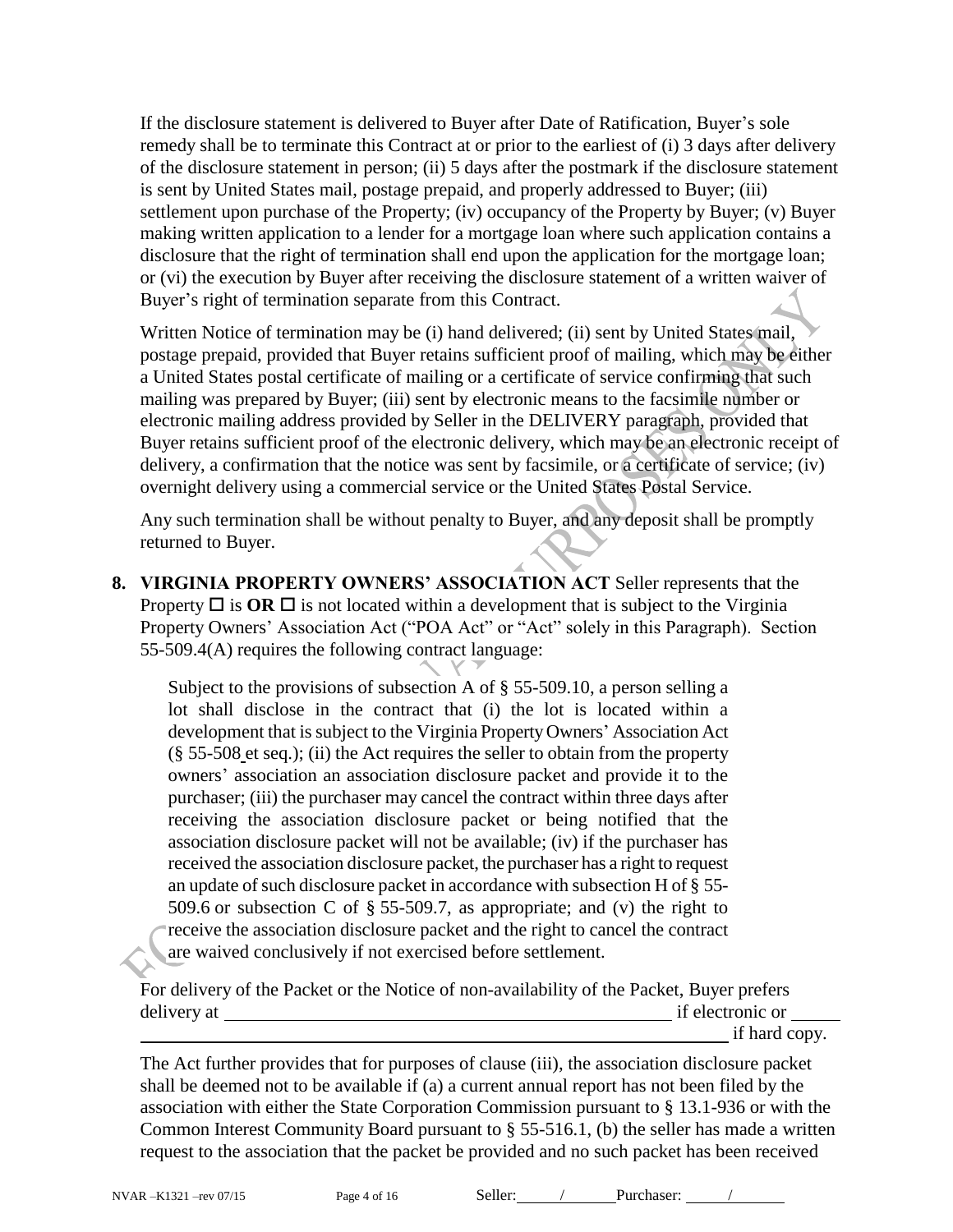within 14 days in accordance with subsection A of  $\S$  [55-509.5,](http://leg1.state.va.us/cgi-bin/legp504.exe?000+cod+55-509.5) or (c) written notice has been provided by the association that a packet is not available.

The Act further provides that if the contract does not contain the disclosure required by subsection A of § 55-509.4, the purchaser's sole remedy is to cancel the contract prior to settlement.

The Act further provides that the information contained in the association disclosure packet shall be current as of a date specified on the association disclosure packet prepared in accordance with this section; however, a disclosure packet update or financial update may be requested in accordance with subsection G of § [55-509.6](http://leg1.state.va.us/cgi-bin/legp504.exe?000+cod+55-509.6) or subsection C of § [55-509.7,](http://leg1.state.va.us/cgi-bin/legp504.exe?000+cod+55-509.7) as appropriate. The purchaser may cancel the contract: (i) within three days after the date of the contract, if on or before the date that the purchaser signs the contract, the purchaser receives the association disclosure packet or is notified that the association disclosure packet will not be available; (ii) within three days after receiving the association disclosure packet if the association disclosure packet or notice that the association disclosure packet will not be available is hand delivered, delivered by electronic means, or delivered by a commercial overnight delivery service or the United Parcel Service, and a receipt obtained; or (iii) within six days after the postmark date if the association disclosure packet or notice that the association disclosure packet will not be available is sent to the purchaser by United States mail. The purchaser may also cancel the contract at any time prior to settlement if the purchaser has not been notified that the association disclosure packet will not be available and the association disclosure packet is not delivered to the purchaser. Notice of cancellation shall be provided to the lot owner or his agent by one of the following methods: (a) Hand delivery; (b) United States mail, postage prepaid, provided the sender retains sufficient proof of mailing, which may be either a United States postal certificate of mailing or a certificate of service prepared by the sender confirming such mailing; (c) Electronic means provided the sender retains sufficient proof of the electronic delivery, which may be an electronic receipt of delivery, a confirmation that the notice was sent by facsimile, or a certificate of service prepared by the sender confirming the electronic delivery; or (d) Overnight delivery using a commercial service or the United States Postal Service.

The Act further provides that in the event of a dispute, the sender shall have the burden to demonstrate delivery of the notice of cancellation. Such cancellation shall be without penalty, and the seller shall cause any deposit to be returned promptly to the purchaser.

The Act further provides that whenever any contract is canceled based on a failure to comply with subsection A or C of § 55-509.4 or pursuant to subsection B of § 55-509.4, any deposit or escrowed funds shall be returned within 30 days of the cancellation, unless the parties to the contract specify in writing a shorter period.

The parties specify that such funds shall immediately be returned pursuant to the "VOID CONTRACT" paragraph of this Contract.

The Act further provides that any rights of the purchaser to cancel the contract provided by this chapter are waived conclusively if not exercised prior to settlement.

The Act further provides that except as expressly provided in this chapter [of the Act], the provisions of this section and § [55-509.5](http://leg1.state.va.us/cgi-bin/legp504.exe?000+cod+55-509.5) may not be varied by agreement, and the rights conferred by this section and § [55-509.5](http://leg1.state.va.us/cgi-bin/legp504.exe?000+cod+55-509.5) may not be waived.

**9. VIRGINIA CONDOMINIUM ACT** Seller represents that the Property  $\Box$  is **OR**  $\Box$  is not a condominium unit. The Virginia Condominium Act (the "Condominium Act" or "Act" solely in this Paragraph), requires the following contract language:

In the event of any resale of a condominium unit by a unit owner other than

$$
haser: /
$$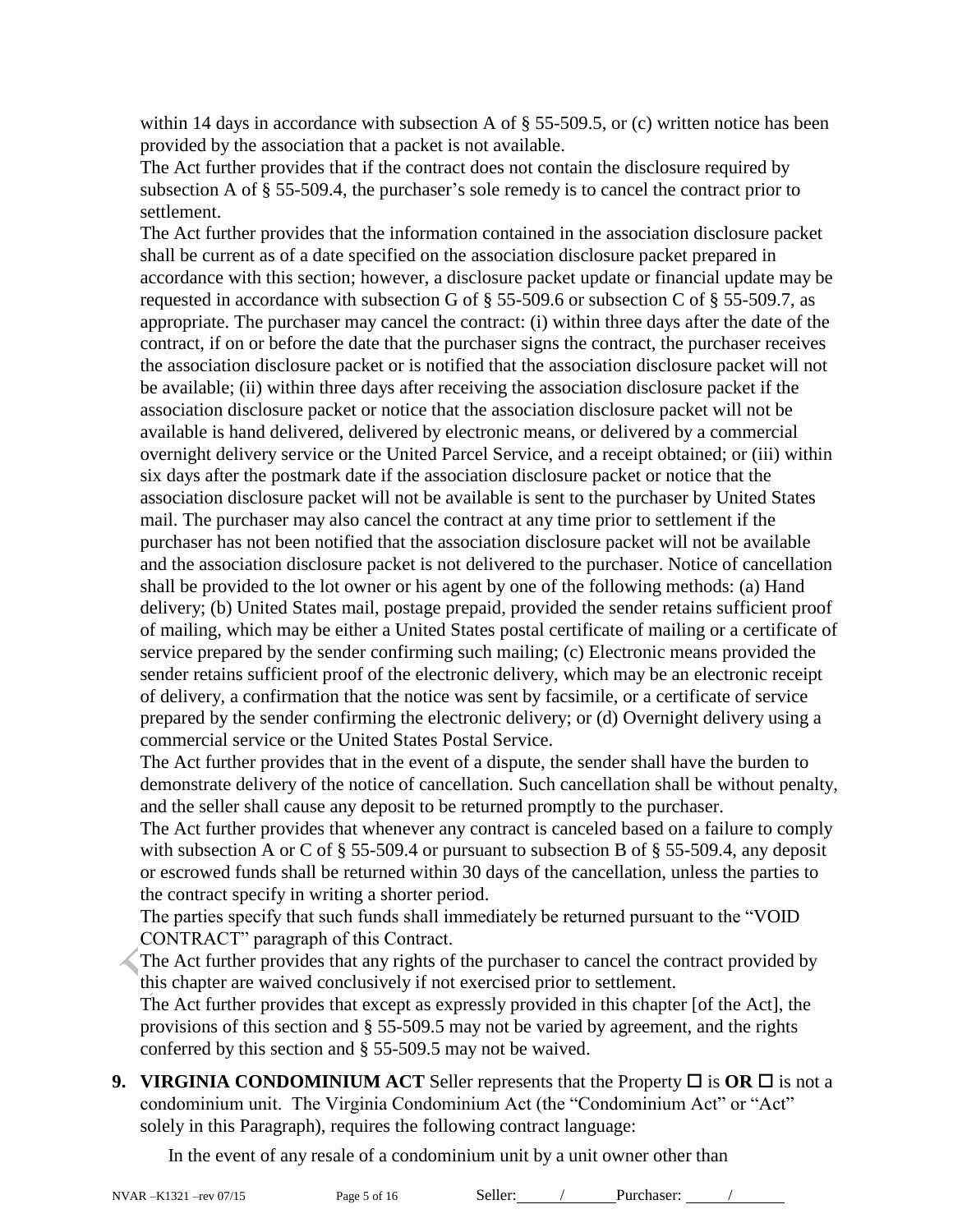the declarant, and subject to the provisions of subsection F and § 55-79.87 A, the unit owner shall disclose in the contract that (i) the unit is located within a development which is subject to the Condominium Act, (ii) the Act requires the seller to obtain from the unit owners' association a resale certificate and provide it to the purchaser, (iii) the purchaser may cancel the contract within three days after receiving the resale certificate or being notified that the resale certificate will not be available, (iv) if the purchaser has received the resale certificate, the purchaser has a right to request a resale certificate update or financial update in accordance with  $\S 55-79.97:1$ , as appropriate, and (v) the right to receive the resale certificate and the right to cancel the contract are waived conclusively if not exercised before settlement.

For delivery of the Certificate, Buyer prefers delivery at

if electronic or

if hard copy.

The Act further provides that for purposes of clause (iii), the resale certificate shall be deemed not to be available if (a) a current annual report has not been filed by the unit owners' association with either the State Corporation Commission pursuant to § 13.1-936 or the Common Interest Community Board pursuant to § 55-79.93:1, (b) the seller has made a written request to the unit owners' association that the resale certificate be provided and no such resale certificate has been received within 14 days in accordance with subsection C, or (c) written notice has been provided by the unit owners' association that a resale certificate is not available.

The Act further provides that if the contract does not contain the disclosure required by subsection A of § 55-79.97, the purchaser's sole remedy is to cancel the contract prior to settlement.

The Act further provides that the information contained in the resale certificate shall be current as of a date specified on the resale certificate. A resale certificate update or a financial update may be requested as provided in § 55-79.97:1, as appropriate.

The Act further provides that the purchaser may cancel the contract (i) within three days after the date of the contract, if the purchaser receives the resale certificate on or before the date that the purchaser signs the contract; (ii) within three days after receiving the resale certificate if the resale certificate is hand delivered, delivered by electronic means, or delivered by a commercial overnight delivery service or the United Parcel Service, and a receipt obtained; or (iii) within six days after the postmark date if the resale certificate is sent to the purchaser by United States mail. Notice of cancellation shall be provided to the unit owner or his agent by one of the following methods: (a) Hand delivery; (b) United States mail, postage prepaid, provided the sender retains sufficient proof of mailing, which may be either a United States postal certificate of mailing or a certificate of service prepared by the sender confirming such mailing; (c) Electronic means provided the sender retains sufficient proof of the electronic delivery, which may be an electronic receipt of delivery, a confirmation that the notice was sent by facsimile, or a certificate of service prepared by the sender confirming the electronic delivery; or (d) Overnight delivery using a commercial service or the United States Postal Service.

The Act further provides that in the event of a dispute, the sender shall have the burden to demonstrate delivery of the notice of cancellation. Such cancellation shall be without penalty, and the unit owner shall cause any deposit to be returned promptly to the purchaser.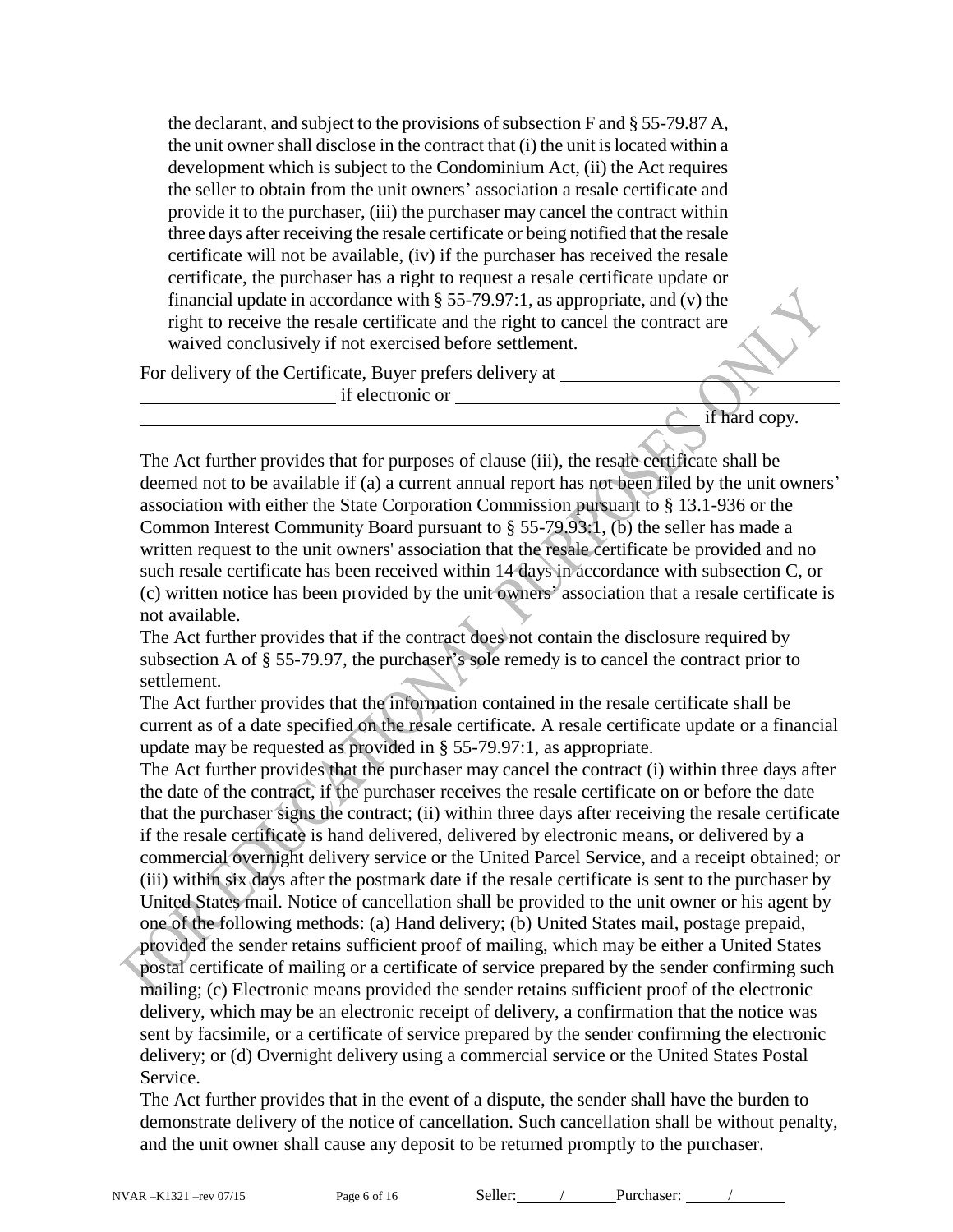The Act further provides that failure to receive a resale certificate shall not excuse any failure to comply with the provisions of the condominium instruments, articles of incorporation, or rules or regulations.

**10. PROPERTY MAINTENANCE AND CONDITION** Except as otherwise specified herein, Seller will deliver the Property free and clear of trash and debris, broom clean and in substantially the same physical condition to be determined as of  $\Box$  Date of Offer **OR**  $\Box$  Date of home inspection  $OR \square$  Other: \_\_\_\_\_\_\_\_\_. Seller will have all utilities in service through Settlement or as otherwise agreed. Buyer and Seller will not hold the Broker liable for any breach of this paragraph.

Buyer acknowledges, subject to Seller acceptance, that this Contract may be contingent upon home inspection(s) and/or other inspections to ascertain the physical condition of the Property. If Buyer desires one or more inspection contingencies, such contingencies must be included in an addendum to this Contract.

- $\Box$  This Contract is contingent upon home inspection(s) and/or other inspections. (Addendum Attached)
	- **OR**
- $\Box$  Buyer declines the opportunity to make this Contract contingent upon home inspection(s) and/or other inspections.

Buyer acknowledges that except as otherwise specified in this Contract, the Property, including electrical, plumbing, existing appliances, heating, air conditioning, equipment and fixtures shall convey in its AS-IS condition as of the date specified above.

**11. ACCESS TO PROPERTY** Seller will provide Broker, Buyer, inspectors representing Buyer, and representatives of lending institutions for Appraisal purposes reasonable access to the Property to comply with this Contract. In addition, Buyer and/or Buyer's representative will have the right to make walk-through inspection(s) within **7** days prior to Settlement and/or occupancy, unless otherwise agreed to by Buyer and Seller.

#### **12. UTILITIES WATER, SEWAGE, HEATING AND CENTRAL AIR CONDITIONING** (Check all that apply)

| 6                                               |            |        |            |              |                                            |                                                                                                                 |              |
|-------------------------------------------------|------------|--------|------------|--------------|--------------------------------------------|-----------------------------------------------------------------------------------------------------------------|--------------|
| Water Supply: $\Box$ Public $\Box$ Private Well |            |        |            |              | $\Box$ Community Well                      |                                                                                                                 |              |
|                                                 |            |        |            |              |                                            | Sewage Disposal: $\Box$ Public $\Box$ Septic for #BR $\Box$ Community Septic $\Box$ Alternative Septic for #BR: |              |
| Hot Water:                                      | $\Box$ Oil |        | $\Box$ Gas | $\Box$ Elec. | $\Box$ Other                               |                                                                                                                 |              |
| Air Conditioning:                               | $\Box$ Oil |        | $\Box$ Gas |              | $\Box$ Elec. $\Box$ Heat Pump $\Box$ Other |                                                                                                                 | $\Box$ Zones |
| Heating:                                        | $\Box$ Oil | $\Box$ | $\Box$ Gas |              | $\Box$ Elec. $\Box$ Heat Pump              | $\Box$ Other                                                                                                    | Zones<br>П   |

**13. PERSONAL PROPERTY AND FIXTURES** The Property includes the following personal property and fixtures, if existing: built-in heating and central air conditioning equipment, plumbing and lighting fixtures, sump pump, attic and exhaust fans, storm windows, storm doors, screens, installed wall-to-wall carpeting, window shades, blinds, window treatment hardware, smoke and heat detectors, TV antennas, exterior trees and shrubs. Unless otherwise agreed to in writing, all surface or wall mounted electronic components/devices **DO NOT** convey. If more than one of an item convey, the number of items is noted. **The items marked YES below are currently installed or offered.** 

# NVAR –K1321 –rev 07/15 Page 7 of 16 Seller: / Purchaser: / Yes No # Items Yes No # Items Yes No # Items Yes No # Items  $\Box$   $\Box$  Alarm System  $\Box$   $\Box$  Freezer  $\Box$   $\Box$  Satellite Dish  $\Box$   $\Box$  Built-in Microwave  $\Box$   $\Box$  Furnace Humidifier  $\Box$   $\Box$  Storage Shed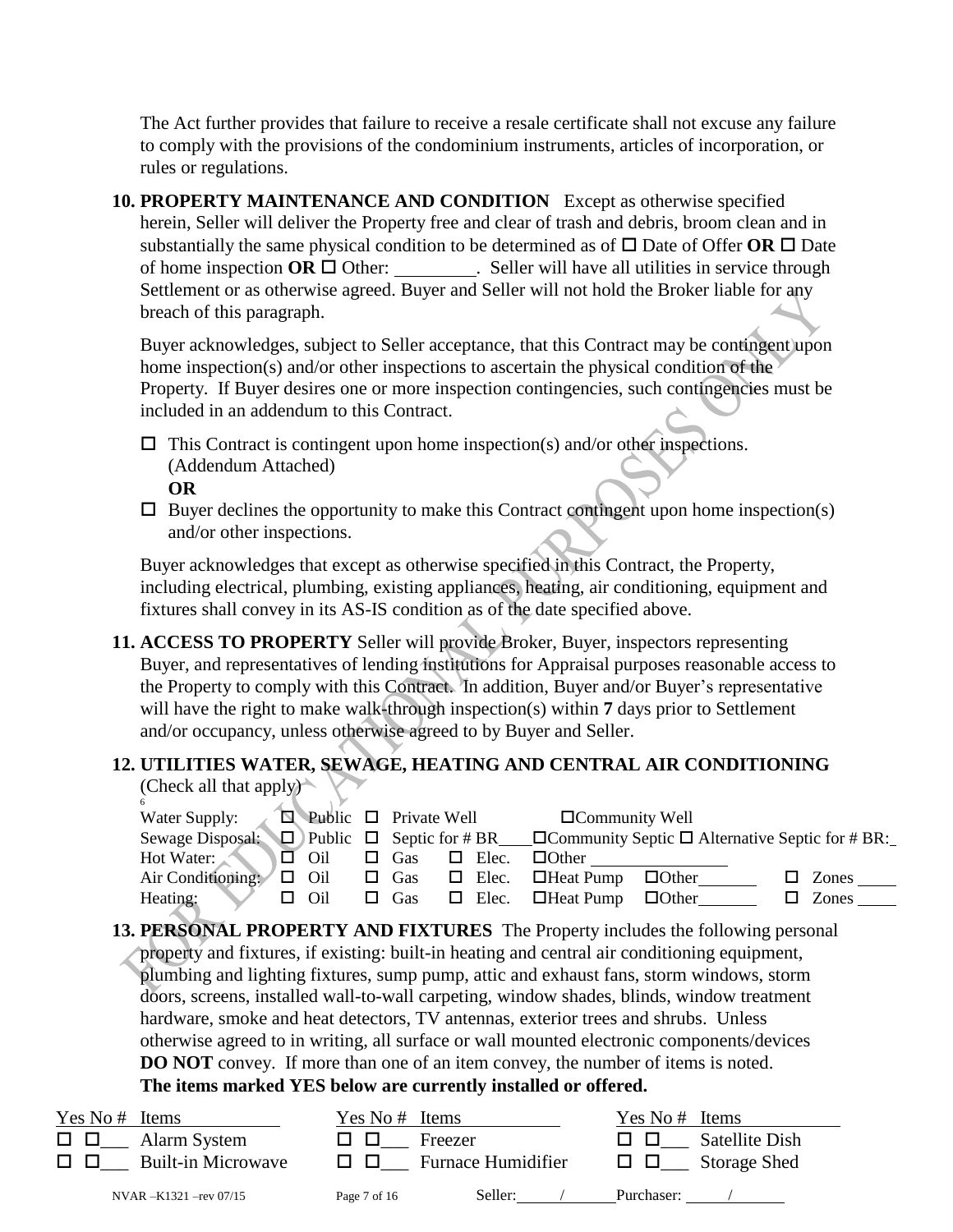| □□            |               | Ceiling Fan           | பப            |               | Garage Opener                                               | $\Box$ $\Box$ | <b>Stove or Range</b>    |
|---------------|---------------|-----------------------|---------------|---------------|-------------------------------------------------------------|---------------|--------------------------|
| $\Box$ $\Box$ |               | Central Vacuum        |               | $\Box$        | w/ remote                                                   | $\Box$        | <b>Trash Compactor</b>   |
|               | $\Box$ $\Box$ | <b>Clothes Dryer</b>  | ш             | $\Box$        | Gas Log                                                     |               | <b>Wall Oven</b>         |
| $\Box$ $\Box$ |               | Clothes Washer        |               | $\Box$ $\Box$ | Hot Tub, Equip & Cover $\Box$ $\Box$ Water Treatment System |               |                          |
| □□            |               | Cooktop               |               | $\Box$        | Intercom                                                    | $\Box$        | Window A/C Unit          |
| □□            |               | Dishwasher            | ப             | $\Box$        | Playground Equipment                                        | $\Box$ $\Box$ | Window Fan               |
| □□            |               | Disposer              | ш             | $\Box$        | Pool, Equip, & Cover                                        | $\Box$ $\Box$ | <b>Window Treatments</b> |
| 0 O           |               | Electronic Air Filter | $\Box$ $\Box$ |               | Refrigerator                                                |               | <b>Wood Stove</b>        |
| $\Box$ $\Box$ |               | Fireplace Screen/Door | $\Box$ $\Box$ |               | w/ice maker                                                 |               |                          |
|               |               | <b>OTHER</b>          |               |               |                                                             |               |                          |
|               |               |                       |               |               |                                                             |               |                          |

**FUEL TANKS**  $\Box$  Fuel Tank(s) Leased  $\#$   $\Box$  Fuel Tank(s) Owned (Fuel Tank(s), if owned, convey) # . Unless otherwise agreed to in writing, any heating or cooking fuels remaining in supply tank(s) at Settlement will become the property of Buyer.

**LEASED ITEMS** Any leased items, systems or service contracts (including, but not limited to, fuel tanks, water treatment systems, lawn contracts, security system monitoring, and satellite contracts) **DO NOT** convey absent an express written agreement by Buyer and Seller. The following is a list of the leased items within the Property:

14. **FINANCING APPLICATION** If this Contract is contingent on financing, Buyer will make written application for the Specified Financing and any lender required property insurance no later than 7 days after Date of Ratification. Buyer grants permission for Buyer Broker and the lender to disclose to Listing Company and Seller general information available about the progress of the loan application and loan approval process. If Buyer fails to settle, except due to any Default by Seller, then the provisions of the DEFAULT paragraph shall apply. Seller agrees to comply with reasonable lender requirements, except as otherwise provided in the LENDER REQUIRED REPAIRS paragraph of the applicable financing contingency addendum.

#### **15. ALTERNATIVE FINANCING**

Alternative Financing means any change to the financing terms provided in the PRICE AND SPECIFIED FINANCING paragraph, including but not limited to Down Payment amount, Financing, including amount financed, loan program (i.e., Conventional, FHA, VA, or Other), term of any loan, interest rate, or type of loan (i.e., assumption, fixed or adjustable rate).

Buyer may substitute Alternative Financing for the Specified Financing. If Buyer wishes to retain the protection of a financing contingency, Buyer shall execute a new financing addendum (if applicable) and obtain Seller's written consent. Should Buyer pursue Alternative Financing without Seller's written consent, Buyer shall waive the protection of any financing contingency.

Buyer may substitute an alternative lender for Specified Financing provided: (a) there is no additional expense to Seller; (b) Settlement Date is not delayed; and (c) if Buyer fails to settle, except due to any Default by Seller, then the provisions of the DEFAULT paragraph shall apply.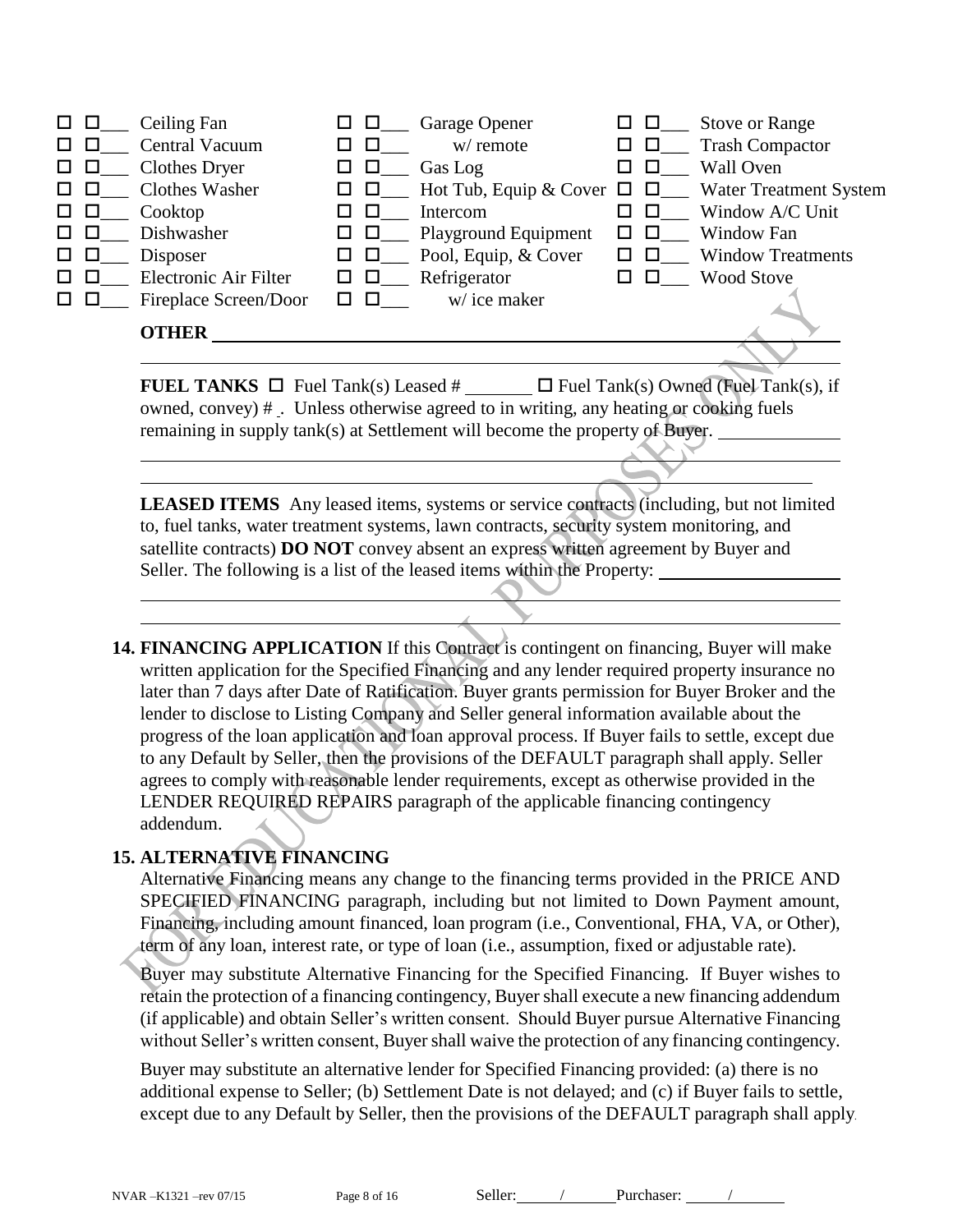- **16. BUYER'S REPRESENTATIONS** Buyer  $\Box$  will **OR**  $\Box$  will not occupy the Property as Buyer's principal residence. **Unless specified in a written contingency, neither this Contract nor the financing is dependent or contingent on the sale and settlement or lease of other real property.** The Buyer Broker  $\Box$  is **OR**  $\Box$  is not authorized to disclose to Listing Company, Seller and any lender the appropriate financial or credit information statement provided to Buyer Broker by Buyer. Buyer acknowledges that Seller is relying upon all of Buyer's representations, including without limitation, the accuracy of financial or credit information given to Seller, Broker or the lender by Buyer.
- **17. SMOKE DETECTORS** Seller shall deliver the Property with smoke detectors installed and functioning in accordance with the laws and regulations of Virginia.
- **18. TARGET LEAD-BASED PAINT HOUSING** Seller represents that any residential dwellings at the Property  $\Box$  were **OR**  $\Box$  were not constructed before 1978. If the dwellings were constructed before 1978, then, unless exempt under 42 U.S.C. 4852d, the property is considered "target housing" under the statute and a copy of the "Sale: Disclosure and Acknowledgment of Information on Lead-Based Paint and/or Lead-Based Paint Hazards" has been attached and made a part of the Contract as required by law. Buyer  $\Box$  does **OR**  $\Box$  does not waive the right to a risk assessment or inspection of the Property for the presence of leadbased paint and/or lead-based paint hazards. If not, a copy of the "Sales Contract Addendum for Lead-Based Paint Testing" is attached to establish the conditions for a lead-based paint risk assessment or inspections.
- **19. WOOD-DESTROYING INSECT INSPECTION Example 2** Buyer's expense **OR** E Seller at Seller's expense will furnish a written report from a pest control firm dated not more than 30 days prior to Settlement showing that all dwelling(s) and/or garage(s) within the Property (excluding fences or shrubs not abutting garage(s) or dwelling(s)) are free of visible evidence of active termites and other wood-destroying insects, and free from visible insect damage. Any treatment and repairs for damage identified in the inspection report will be made at Seller's expense.
- **20. DAMAGE OR LOSS** The risk of damage or loss to the Property by fire, act of God, or other casualty remains with Seller until the execution and delivery of the deed of conveyance to Buyer at Settlement.
- **21. TITLE** The title report and survey, if required, will be ordered promptly and, if not available on the Settlement Date, then Settlement may be delayed for up to 10 business days to obtain the title report and survey after which this Contract, at the option of Seller, may be terminated and the Deposit will be refunded in full to Buyer according to the terms of the DEPOSIT paragraph. Fee simple title to the Property, and everything that conveys with it, will be sold free of liens except for any loans assumed by Buyer.

Seller will convey title which is good, marketable, and insurable by a licensed title insurance company with no additional risk premium*.* In case action is required to perfect the title, such action must be taken promptly by Seller at Seller's expense. Title may be subject to commonly acceptable easements, covenants, conditions and restrictions of record, if any, as of Settlement Date. If title is not good and marketable, and insurable by a licensed title insurance company with no additional risk premium, on Settlement Date, Buyer may at Buyer's option either (a) declare the Contract void in writing, or (b) pursue all available legal and equitable remedies. Nothing herein shall prohibit the parties from mutually agreeing to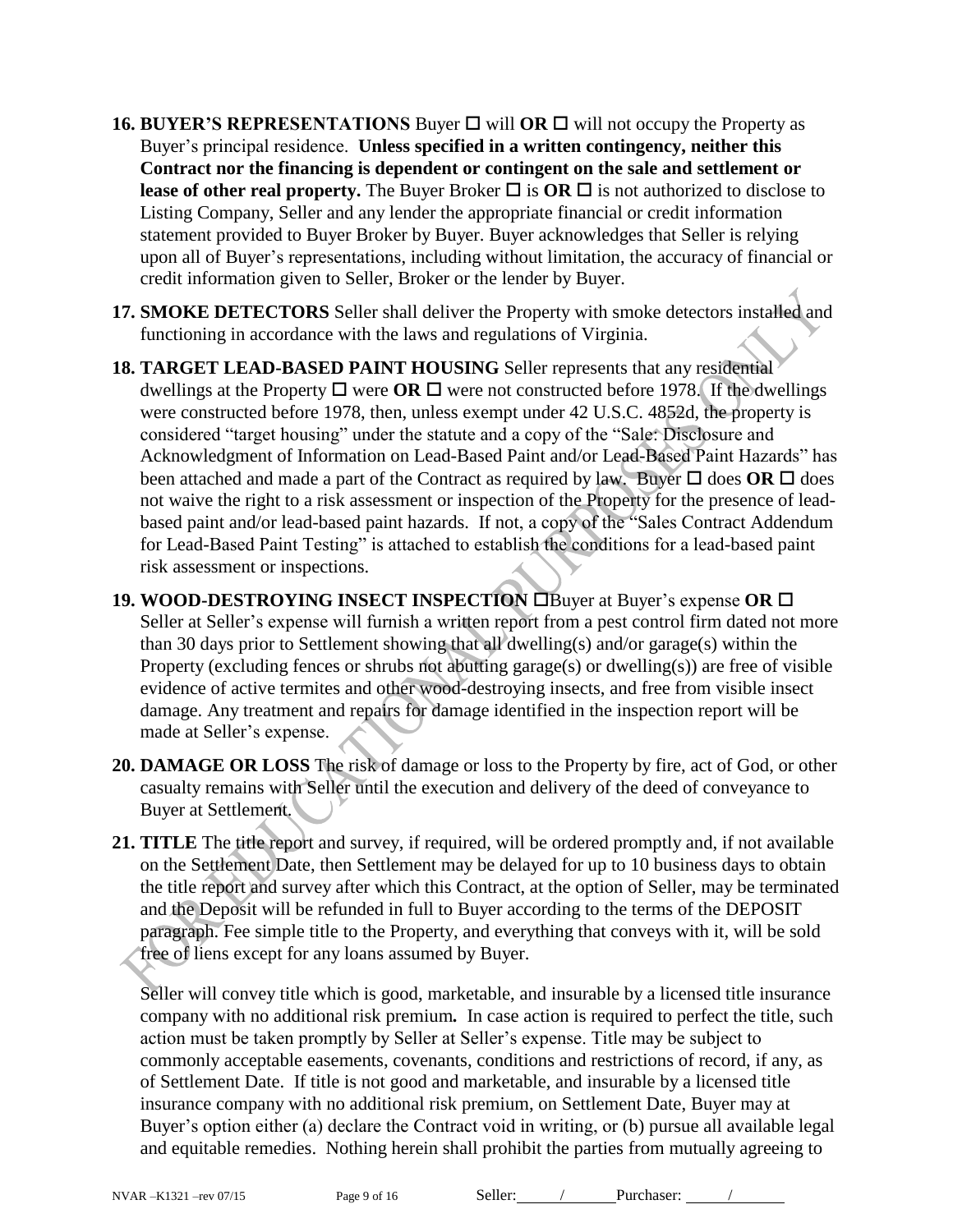extend Settlement Date under terms acceptable by both parties.

Seller will convey the Property by general warranty deed with English covenants of title ("Deed").The manner of taking title may have significant legal and tax consequences. Buyer is advised to seek the appropriate professional advice concerning the manner of taking title.

Seller will sign such affidavits, lien waivers, tax certifications, and other documents as may be required by the lender, title insurance company, Settlement Agent, or government authority, and authorizes Settlement Agent to obtain pay-off or assumption information from any existing lenders. Unless otherwise agreed to in writing, Seller will pay any special assessments and will comply with all orders or notices of violations of any county or local authority, condominium unit owners' association, homeowners' or property owners' association or actions in any court on account thereof, against or affecting the Property on Settlement Date. The Broker is hereby expressly released from all liability for damages by reason of any defect in the title.

**22. NOTICE OF POSSIBLE FILING OF MECHANICS' LIEN** Code of Virginia Section 43- 1 et seq. permits persons who have performed labor or furnished materials for the construction, removal, repair or improvement of any building or structure to file a lien against the property. This lien may be filed at any time after the work is commenced or the material is furnished, but not later than the earlier of (i) 90 Days from the last day of the month in which the lienor last performed work or furnished materials or (ii) 90 Days from the time the construction, removal, repair or improvement is terminated. AN EFFECTIVE LIEN FOR WORK PERFORMED PRIOR TO THE DATE OF SETTLEMENT MAY BE FILED AFTER SETTLEMENT. LEGAL COUNSEL SHOULD BE CONSULTED.

- **23. POSSESSION DATE** Unless otherwise agreed to in writing between Seller and Buyer, Seller will give possession of the Property at Settlement, including delivery of keys, if any. If Seller fails to do so and occupies the Property beyond Settlement, Seller will be a tenant at sufferance of Buyer and hereby expressly waives all notice to quit as provided by law. Buyer will have the right to proceed by any legal means available to obtain possession of the Property. Seller will pay any damages and costs incurred by Buyer including reasonable attorney fees.
- **24. FEES** Fees for the preparation of the Deed, that portion of Settlement Agent's fee billed to Seller, costs of releasing existing encumbrances, Seller's legal fees and any other proper charges assessed to Seller will be paid by Seller. Fees for the title exam (except as otherwise provided), survey, recording (including those for any purchase money trusts) and that portion of Settlement Agent's fee billed to Buyer, Buyer's legal fees and any other proper charges assessed to Buyer will be paid by Buyer. Fees to be charged will be reasonable and customary for the jurisdiction in which the Property is located. Grantor's tax and Regional Congestion Relief Fee (for Alexandria City, Arlington, Fairfax, Loudoun and Prince William Counties and all cities contained within) shall be paid by Seller. Buyer shall pay recording charges for the Deed and any purchase money trusts.
- **25. BROKER'S FEE** Seller irrevocably instructs Settlement Agent to pay Broker compensation ("Broker's Fee") at Settlement as set forth in the listing agreement and to disburse the compensation offered by Listing Company to Buyer Broker in writing as of the Date of Offer, and the remaining amount of Broker's compensation to Listing Company.

NVAR-K1321 –rev 07/15 Page 10 of 16 Seller: / Purchaser: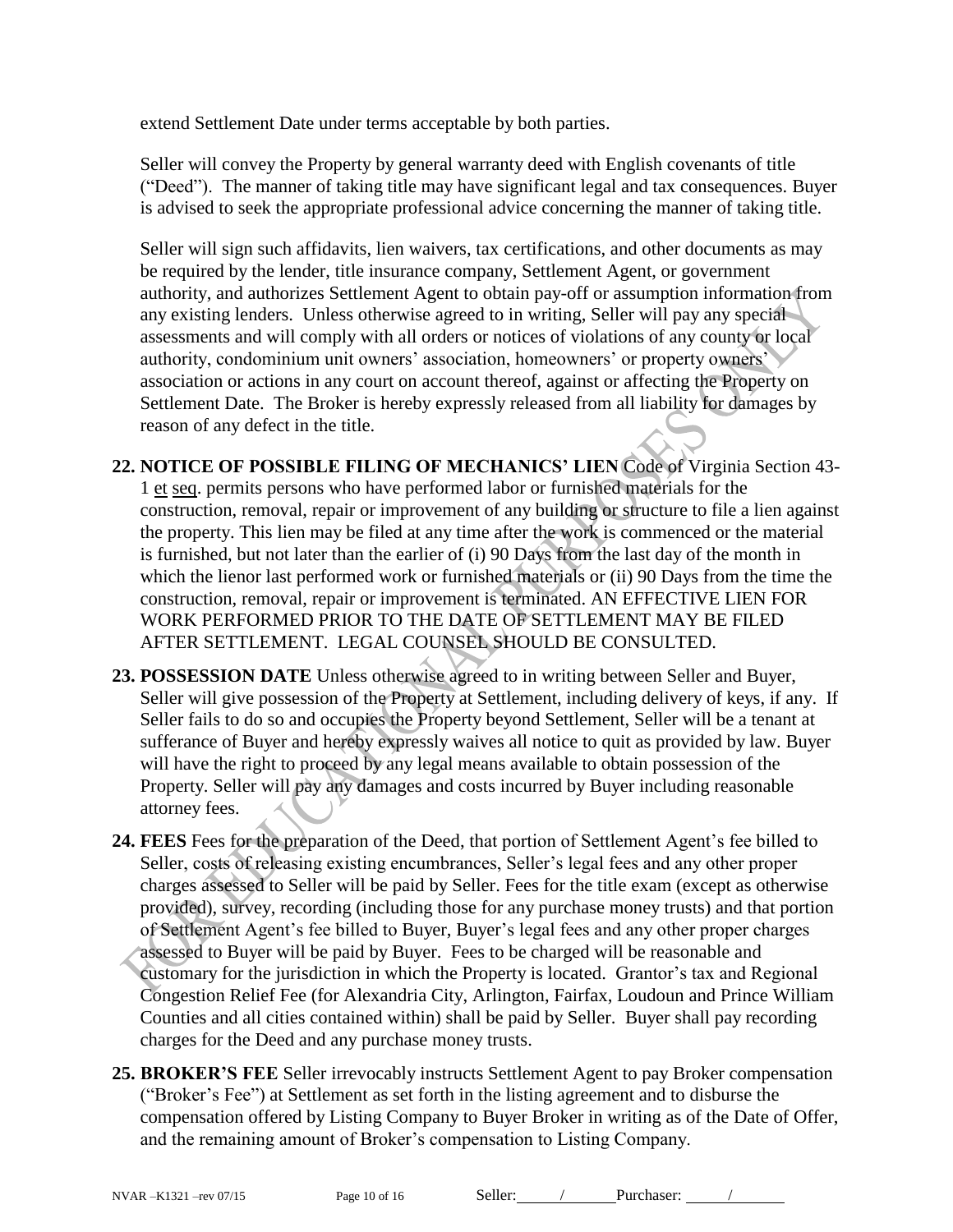**26**. **ADJUSTMENTS** Rents, taxes, water and sewer charges, condominium unit owners' association, homeowners' and/or property owners' association regular periodic assessments (if any) and any other operating charges, are to be adjusted to the Date of Settlement.. Taxes, general and special, are to be adjusted according to the most recent property tax bill(s) for the Property issued prior to Settlement Date, except that recorded assessments for improvements completed prior to Settlement, whether assessments have been levied or not, will be paid by Seller or allowance made at Settlement. If a loan is assumed, interest will be adjusted to the Settlement Date and Buyer will reimburse Seller for existing escrow accounts, if any.

#### **27. ATTORNEY'S FEES**

- **A.** If any Party breaches this Contract and a non-breaching Party retains legal counsel to enforce its rights hereunder, the non-breaching Party shall be entitled to recover against the breaching Party, in addition to any other damages recoverable against any breaching Party, all of its reasonable Legal Expenses incurred in enforcing its rights under this Contract, whether or not suit is filed, and in obtaining, enforcing and/or defending any judgment related thereto. Should any tribunal of competent jurisdiction determine that more than one party to the dispute has breached this Contract, then all such breaching Parties shall bear their own costs, unless the tribunal determines that one or more parties is a "Substantially Prevailing Party", in which case any such Substantially Prevailing Party shall be entitled to recover from any of the breaching parties, in addition to any other damages recoverable against any breaching Party, all of its reasonable Legal Expenses incurred in enforcing its rights under this Agreement, whether or not suit is filed, and in obtaining, enforcing and/or defending any judgment related thereto.
- **B.** In the event a dispute arises resulting in the Broker (as used in this paragraph to include any agent, licensee, or employee of the Broker) being made a party to any litigation by the Buyer or by the Seller, the Parties agree that the Party who brought the Broker into litigation shall indemnify the Broker for all of its reasonable Legal Expenses incurred, unless the litigation results in a judgment against the Broker.
- **28**. **PERFORMANCE** Delivery of the required funds and executed documents to the Settlement Agent will constitute sufficient tender of performance. Funds from this transaction at Settlement may be used to pay off any existing liens and encumbrances, including interest, as required by lender(s) or lienholders.
- **29. DEFAULT** If Buyer fails to complete Settlement for any reason other than Default by Seller, Buyer shall be in Default and, at the option of Seller, the Deposit may be forfeited to Seller as liquidated damages and not as a penalty. In such event, Buyer shall be relieved from further liability to Seller. If Seller does not elect to accept the Deposit as liquidated damages, the Deposit may not be the limit of Buyer's liability in the event of a Default. Buyer and Seller knowingly, freely and voluntarily waive any defense as to the validity of liquidated damages under this Contract, including Seller's option to elect liquidated damages or pursue actual damages, or that such liquidated damages are void as penalties or are not reasonably related to actual damages.

If the Deposit is forfeited, or if there is an award of damages by a court or a compromise agreement between Seller and Buyer, the Broker may accept and Seller agrees to pay the Broker one-half of the Deposit in lieu of Broker's Fee, (provided Broker's share of any forfeited Deposit will not exceed the amount due under the listing agreement).

If Seller fails to perform or comply with any of the terms and conditions of this Contract or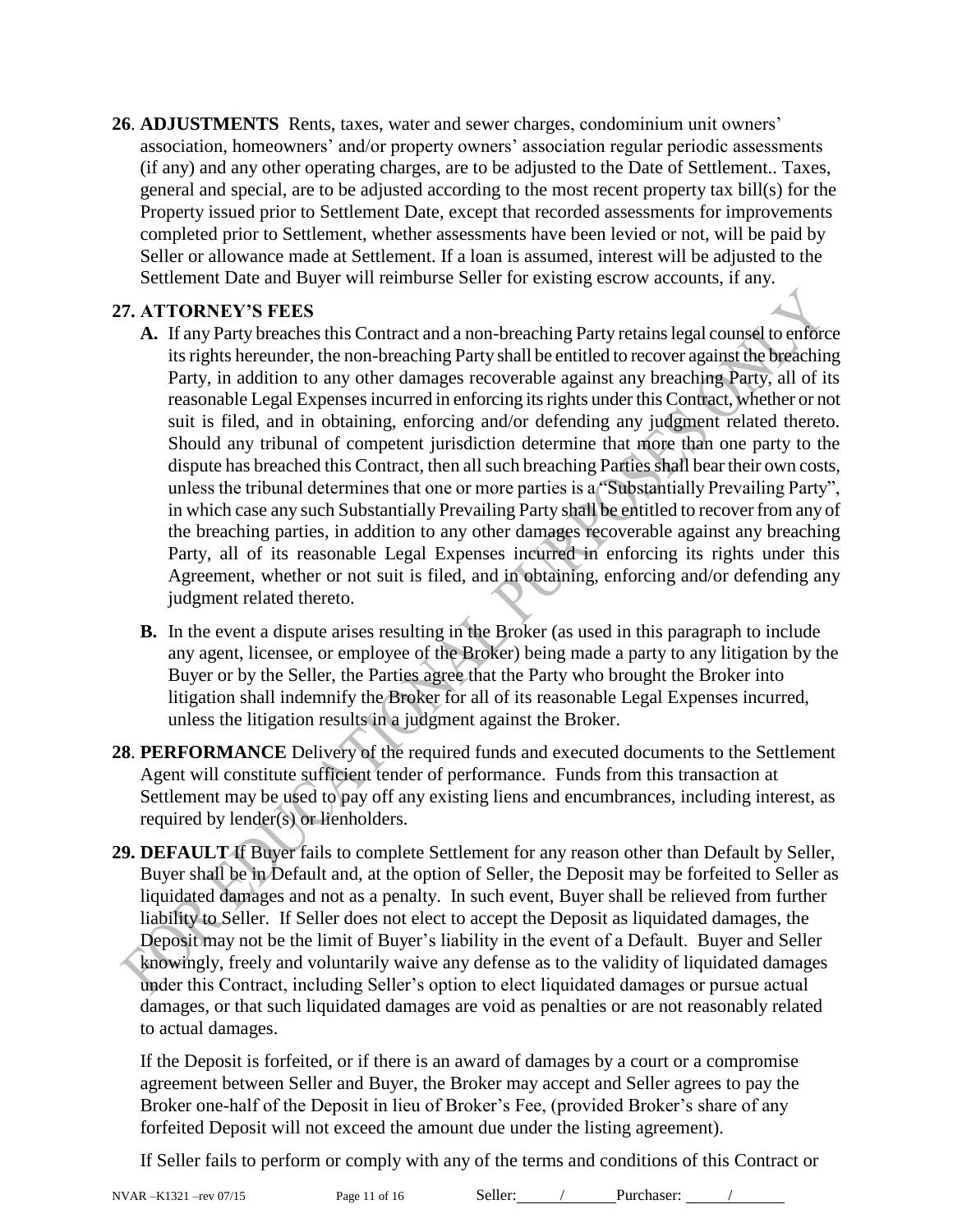fails to complete Settlement for any reason other than Default by Buyer, Seller shall be in Default and Buyer will have the right to pursue all legal or equitable remedies, including specific performance and/or damages.

If either Seller or Buyer refuses to execute a release of Deposit ("Release") when requested to do so in writing and a court finds that such party should have executed the Release, the party who so refused to execute the Release will pay the expenses, including, without limitation, reasonable attorney's fees, incurred by the other party in the litigation. Seller and Buyer agree that no Escrow Agent will have any liability to any party on account of disbursement of the Deposit or on account of failure to disburse the Deposit, except only in the event of Escrow Agent's gross negligence or willful misconduct. The parties further agree that Escrow Agent will not be liable for the failure of any depository in which the Deposit is placed and that Seller and Buyer each will indemnify, defend and save harmless Escrow Agent from any loss or expense arising out of the holding, disbursement or failure to disburse the Deposit, except in the case of the Escrow Agent's gross negligence or willful misconduct.

If either Buyer or Seller is in Default, then in addition to all other damages, the defaulting party will immediately pay the costs incurred for the title examination, Appraisal, survey and the Broker's Fee in full.

- **30**. **OTHER DISCLOSURES Buyer and Seller should carefully read this Contract to be sure that the terms accurately express their respective understanding as to their intentions and agreements. The Broker can counsel on real estate matters, but if legal advice is desired by either party, such party is advised to seek legal counsel. Buyer and Seller are further advised to seek appropriate professional advice concerning the condition of the Property or tax and insurance matters.** The following provisions of this paragraph disclose some matters which the parties may investigate further. These disclosures are not intended to create a contingency. Any contingency must be specified by adding appropriate terms to this Contract. The parties acknowledge the following disclosures:
	- **A. Property Condition** Various inspection services and home warranty insurance programs are available. The Broker is not advising the parties as to certain other issues, including without limitation: water quality and quantity (including but not limited to, lead and other contaminants); sewer or septic; soil condition; flood hazard areas; possible restrictions of the use of the Property due to restrictive covenants, zoning, subdivision, or environmental laws, easements or other documents; airport or aircraft noise; planned land use, roads or highways; and construction materials and/or hazardous materials, including but without limitation flame retardant treated plywood (FRT), radon, urea formaldehyde foam insulation (UFFI), mold, polybutylene pipes, synthetic stucco (EIFS), underground storage tanks, defective drywall, asbestos and lead-based paint. Information relating to these issues may be available from appropriate government authorities.
	- **B. Legal Requirements** All contracts for the sale of real property must be in writing to be enforceable. Upon ratification and Delivery, this Contract becomes a legally binding agreement. Any changes to this Contract must be made in writing for such changes to be enforceable.
	- **C. Financing** Mortgage rates and associated charges vary with financial institutions and the marketplace. Buyer has the opportunity to select the lender and the right to negotiate terms and conditions of the financing subject to the terms of this Contract. The financing may require substantial lump sum (balloon) payments on the due dates. Buyer has not

NVAR –K1321 –rev 07/15 Page 12 of 16 Seller: / Purchaser: /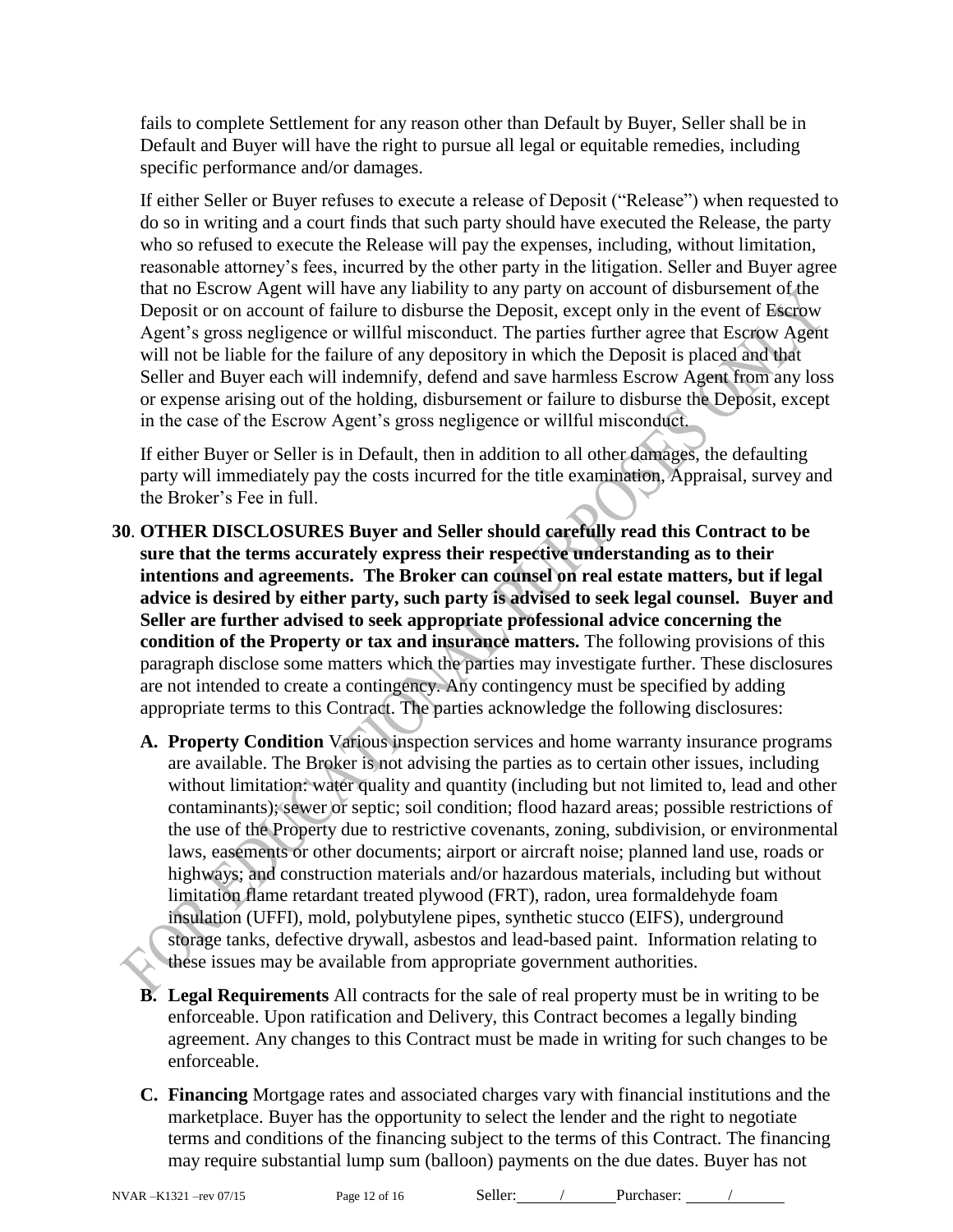relied upon any representations regarding the future availability of mortgage money or interest rates for the refinancing of any such lump sum payments.

- **D. Broker** Buyer and Seller acknowledge that the Broker is being retained solely as a real estate agent and not as an attorney, tax advisor, lender, appraiser, surveyor, structural engineer, mold or air quality expert, home inspector, or other professional service provider. The Broker may from time to time engage in the general insurance, title insurance, mortgage loan, real estate settlement, home warranty and other real estaterelated businesses and services. Therefore, in addition to the Broker's Fee specified herein, the Broker may receive compensation related to other services provided in the course of this transaction pursuant to the terms of a separate agreement/disclosure.
- **E. Property Taxes** Your property tax bill could substantially increase following settlement. For more information on property taxes contact the appropriate taxing authority in the jurisdiction where the Property is located.
- **F. Property Insurance** Obtaining property insurance is typically a requirement of the lender in order to secure financing. Insurance rates and availability are determined in part by the number and nature of claims and inquiries made on a property's policy as well as the number and nature of claims made by a prospective Buyer. Property insurance has become difficult to secure in some cases. Seller should consult an insurance professional regarding maintaining and/or terminating insurance coverage.
- **G. Title Insurance** Buyer may, at Buyer's expense, purchase owner's title insurance. Depending on the particular circumstances of the transaction, such insurance could include affirmative coverage against possible mechanics' and materialmen's liens for labor and materials performed prior to Settlement and which, though not recorded at the time of recordation of Buyer's deed, could be subsequently recorded and would adversely affect Buyer's title to the Property. The coverage afforded by such title insurance would be governed by the terms and conditions thereof, and the premium for obtaining such title insurance coverage will be determined by its coverage.

Buyer may purchase title insurance at either "standard" or "enhanced" coverage and rates. For purposes of owner's policy premium rate disclosure by Buyer's lender(s), if any, Buyer and Seller require that enhanced rates be quoted by Buyer's lender(s). Buyer understands that nothing herein obligates Buyer to obtain any owner's title insurance coverage at any time, including at Settlement, and that the availability of enhanced coverage is subject to underwriting criteria of the title insurer.

**31. ASSIGNABILITY** This Contract may not be assigned without the written consent of Buyer and Seller. If Buyer and Seller agree in writing to an assignment of this Contract, the original parties to this Contract remain obligated hereunder until Settlement.

### **32**. **DEFINITION**

- **A.** "Date of Ratification" means the date of Delivery of the final acceptance in writing by Buyer and Seller of all the terms of this Contract to Buyer and Seller (not the date of the expiration or removal of any contingencies).
- **B.** "Appraisal" means a written appraised valuation of the Property.
- **C.** "Day(s)" or "day(s)" means calendar day(s) unless otherwise specified in this Contract.
- **D.** All reference to time of day shall refer to the time of day in the Eastern Time Zone of the United States.

NVAR –K1321 –rev 07/15 Page 13 of 16 Seller: / Purchaser: /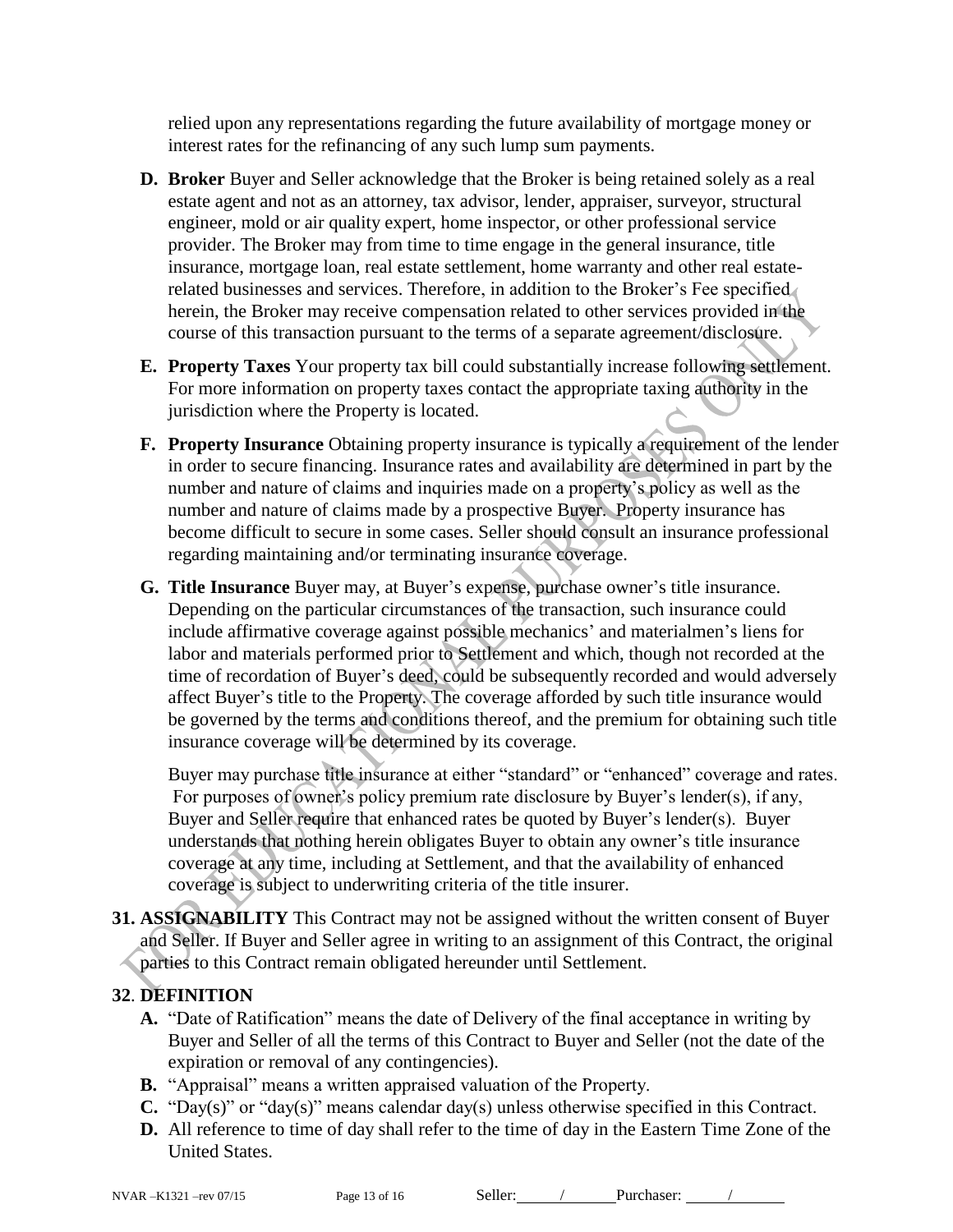- **E.** For the purpose of computing time periods, the first Day will be the Day following Delivery and the time period will end at 9 p.m. on the Day specified. If the Settlement Date falls on a Saturday, Sunday, or legal holiday, then the Settlement will be on the prior business day.
- **F.** For "Delivery" see DELIVERY paragraph.
- **G.** For "Specified Financing" see PRICE AND SPECIFIED FINANCING paragraph.
- **H.** The masculine includes the feminine and the singular includes the plural.
- **I.** "Possession Date" See POSSESSION DATE paragraph.
- **J.** "Legal Expenses" means attorney fees, court costs, and litigation expenses, if any, including, but not limited to, expert witness fees and court reporter fees.
- K. "Notices" ("Notice", "notice", or "notify") means a unilateral communication from one party to another. All Notices required under this Contract will be in writing and will be effective as of Delivery. Written acknowledgment of receipt of Notice is a courtesy but is not a requirement.
- L. "Buyer" and "Purchaser" may be used interchangeably in this Contract and any accompanying addenda or notices.
- **33**. **MISCELLANEOUS** This Contract may be signed in one or more counterparts, each of which is deemed to be an original, and all of which together constitute one and the same instrument. Documents obtained via facsimile machines will also be considered as originals. Typewritten or handwritten provisions included in this Contract will control all pre-printed provisions that are in conflict.
- **34. VOID CONTRACT** If this Contract becomes void and of no further force and effect, without Default by either party, both parties will immediately execute a release directing that the Deposit be refunded in full to Buyer according to the terms of the DEPOSIT paragraph.

#### **35. HOME WARRANTY UYes OR UNO**

Home Warranty Policy paid for and provided at Settlement by:  $\Box$  Buyer or  $\Box$  Seller. Cost not to exceed \$

**36**. **TIME IS OF THE ESSENCE** Time is of the essence means that the dates and time frames agreed to by the parties must be met. Failure to meet stated dates or time frames will result in waiver of contractual rights or will be a Default under the terms of the Contract.

If this Contract is contingent on financing, any delay of the Settlement Date necessary to comply with Buyer's lender's regulatory obligations is not a Default by Buyer; but, Seller may declare the Contract void in writing. Nothing herein prevents the parties from agreeing in writing to mutually extend the Settlement Date.

- **37. ARBITRATION** Nothing in this Contract shall preclude arbitration under the Code of Ethics and Standards of Practice of the National Association of REALTORS**®** .
- **38. REAL ESTATE LICENSED PARTIES** The parties acknowledge that is an  $\Box$  active OR  $\Box$  inactive licensed real estate agent in  $\Box$  Virginia and  $\Box$  Other and is either the  $\Box$  Buyer **OR**  $\Box$  Seller **OR**  $\Box$  is related to one of the parties in this transaction.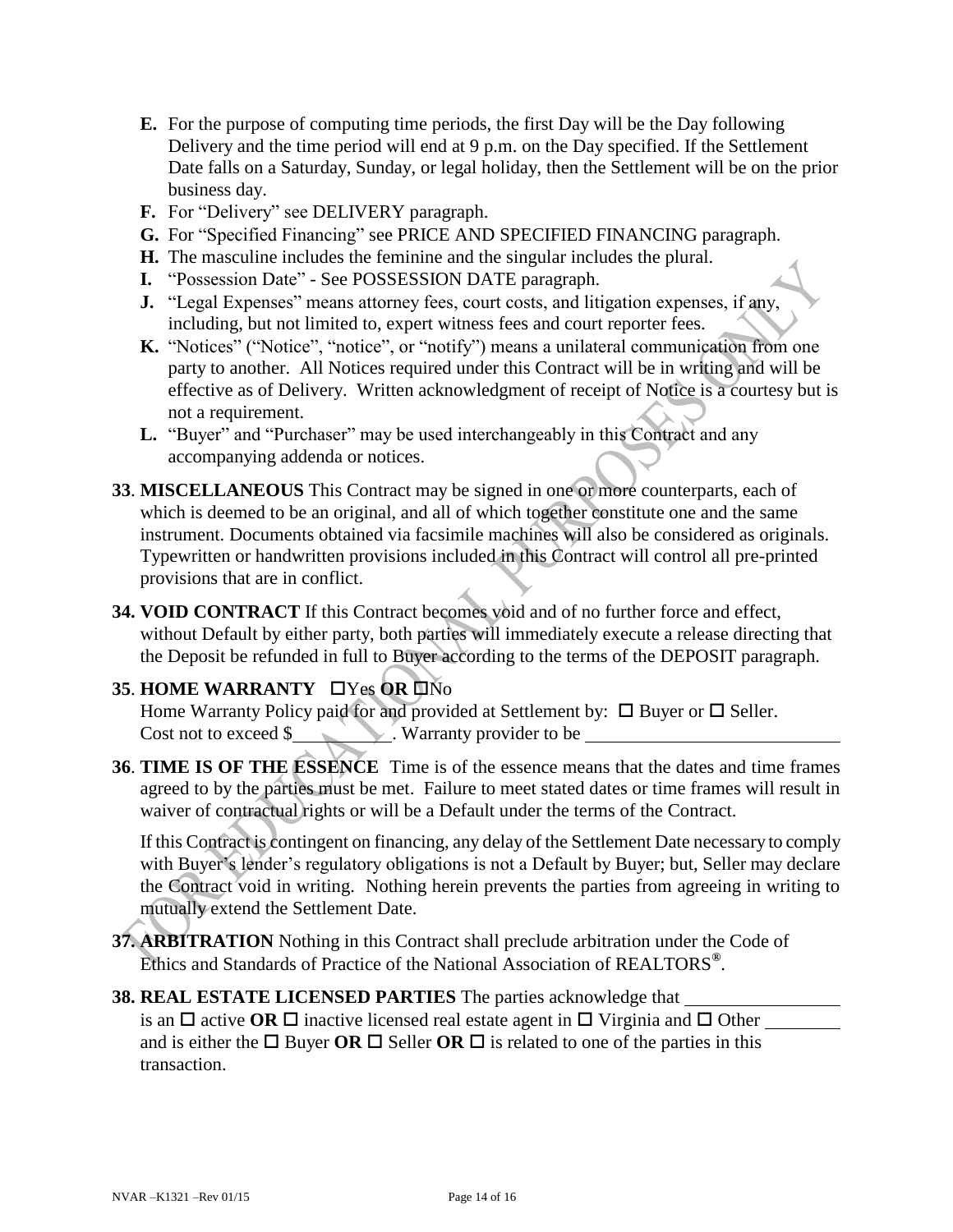- **39. ENTIRE AGREEMENT** This Contract will be binding upon the parties, and each of their respective heirs, executors, administrators, successors, and permitted assigns. The provisions not satisfied at Settlement will survive the delivery of the deed and will not be merged therein. This Contract, unless amended in writing, contains the final and entire agreement of the parties and the parties will not be bound by any terms, conditions, oral statements, warranties or representations not herein contained. The interpretation of this Contract will be governed by the laws of the Commonwealth of Virginia.
- **40. ADDITIONS** The following forms, if ratified and attached, are made a part of this Contract. (This list is not all inclusive of addenda that may need to be attached).
- $\Box$ Yes  $\Box$ No Home Inspection/Radon Testing Contingency
- $\Box$  Yes  $\Box$  No Lead Based Paint Inspection Contingency
- $\Box$  Yes  $\Box$  No Contingency and Clauses  $\Box$  Yes  $\Box$  No Private Well and/or Septic
- Yes No Pre-Settlement Occupancy Yes NoPost-Settlement Occupancy
- Yes NoResidential Property Disclosure Yes NoLead-Based Paint Disclosure
- $\Box$ Yes  $\Box$ NoFHA Home Inspection Notice  $\Box$ Yes  $\Box$ NoFHA Financing
- $\Box$ Yes  $\Box$ No Conventional Financing  $\Box$ Yes  $\Box$ No VA Financing
- $\Box$ Yes  $\Box$ No Other (specify):
- 
- 
- 
- 

**41. DISCLOSURE OF SALES PRICE TO APPRAISER** Listing Broker and Selling Broker are hereby authorized to release the Sales Price listed in PRICE AND SPECIFIED FINANCING Paragraph to any appraiser who contacts them to obtain the information.

#### **42. OTHER TERMS**

| Date of Ratification (see DEFINITIONS) |  |
|----------------------------------------|--|